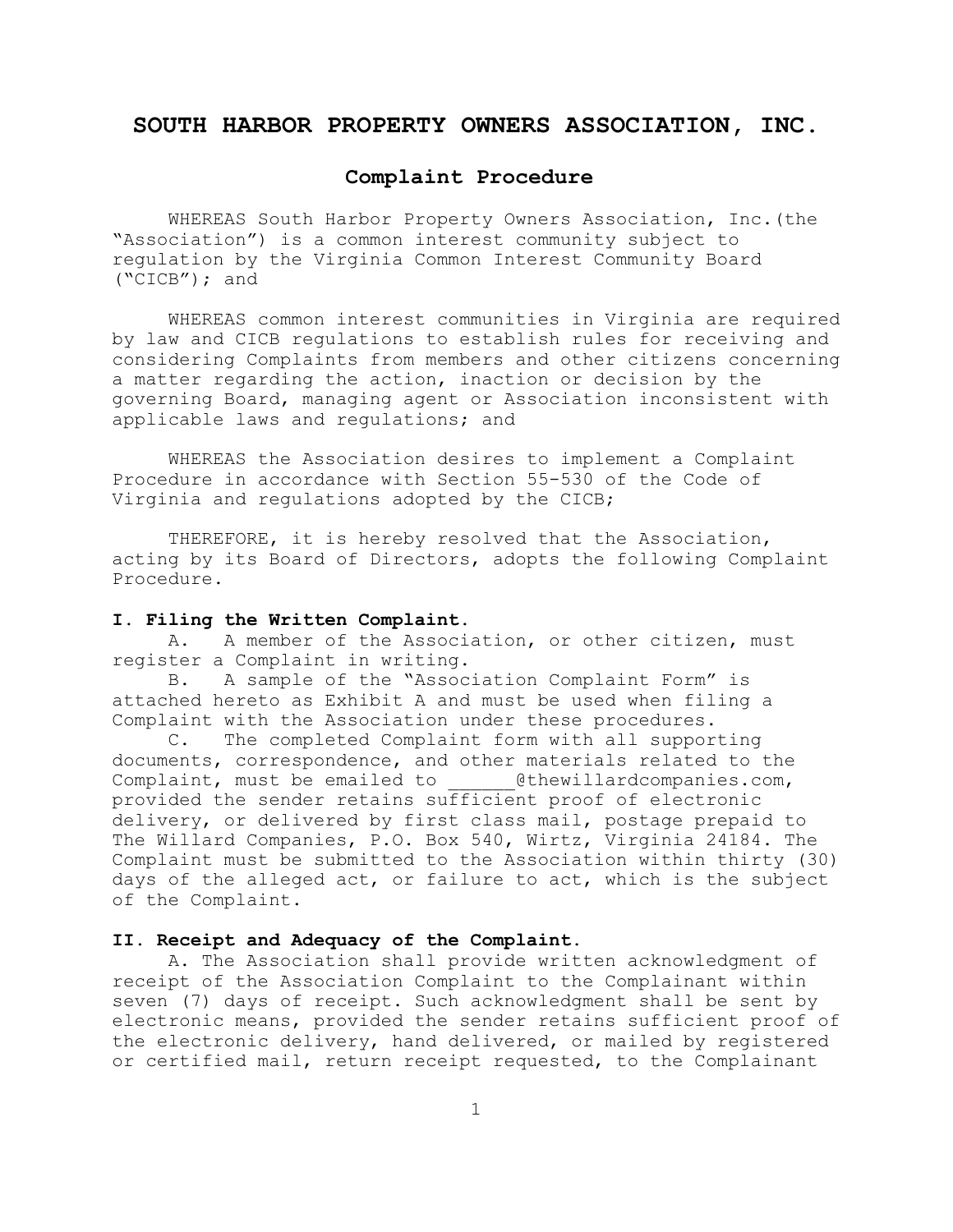at the address provided on the Complaint form.

B. To the extent that the Complainant has knowledge of the law or regulation applicable to the Complaint, the Complainant shall provide that reference, as well as the requested action or resolution. If it appears that the submitted Complaint is inadequate in any way, then the Association may provide notice of such to the Complainant. The notice should describe how the Complaint is inadequate and advise the Complainant of the need to submit a revised Complaint, or additional information before it can be forwarded to the Board for consideration. If it appears that the submitted Complaint includes the required information, the President, or other officer designated by the Board, shall provide the Board of Directors with a copy of the Complaint for consideration.

### **III. Board Consideration of the Complaint.**

A. The Board of Directors, or other hearing tribunal constituted by the Board, shall consider the Complaint within ninety (90) days of receipt of an adequate and completed Complaint, or under extenuating circumstances, as soon thereafter as may be reasonably possible.

B. Notice of the date, time, and location informing the Complainant when and where the matter will be considered shall be delivered by electronic means, provided the sender retains sufficient proof of the electronic delivery, hand delivered, or mailed by registered or certified mail, return receipt requested, to the Complainant at the address provided in the Complaint, at least fourteen (14) days prior to consideration by the Board.

C. If the Association has provided notice to the Complainant of the inadequacy of the Complaint as provided for in Section II B above, but if the Complainant does not submit a revised Complaint or additional information within thirty (30) days after such notice is sent, then the Association may dismiss the Complaint or consider the Complaint as submitted and make a final determination.

### **IV. Notice of Association Board/Hearing Committee Decision**

A. After the final determination is made, the written notice of final determination shall be delivered by electronic means, provided the sender retains sufficient proof of the electronic delivery, hand delivered, or mailed by registered or certified mail, return receipt requested, to the Complainant at the address provided in the Complaint, within seven (7) days.

B. The notice of final determination shall be dated as of the date of issuance and include specific citations to applicable association governing documents, laws, or regulations that led to the final determination, as well as the CICB registration number of the Association.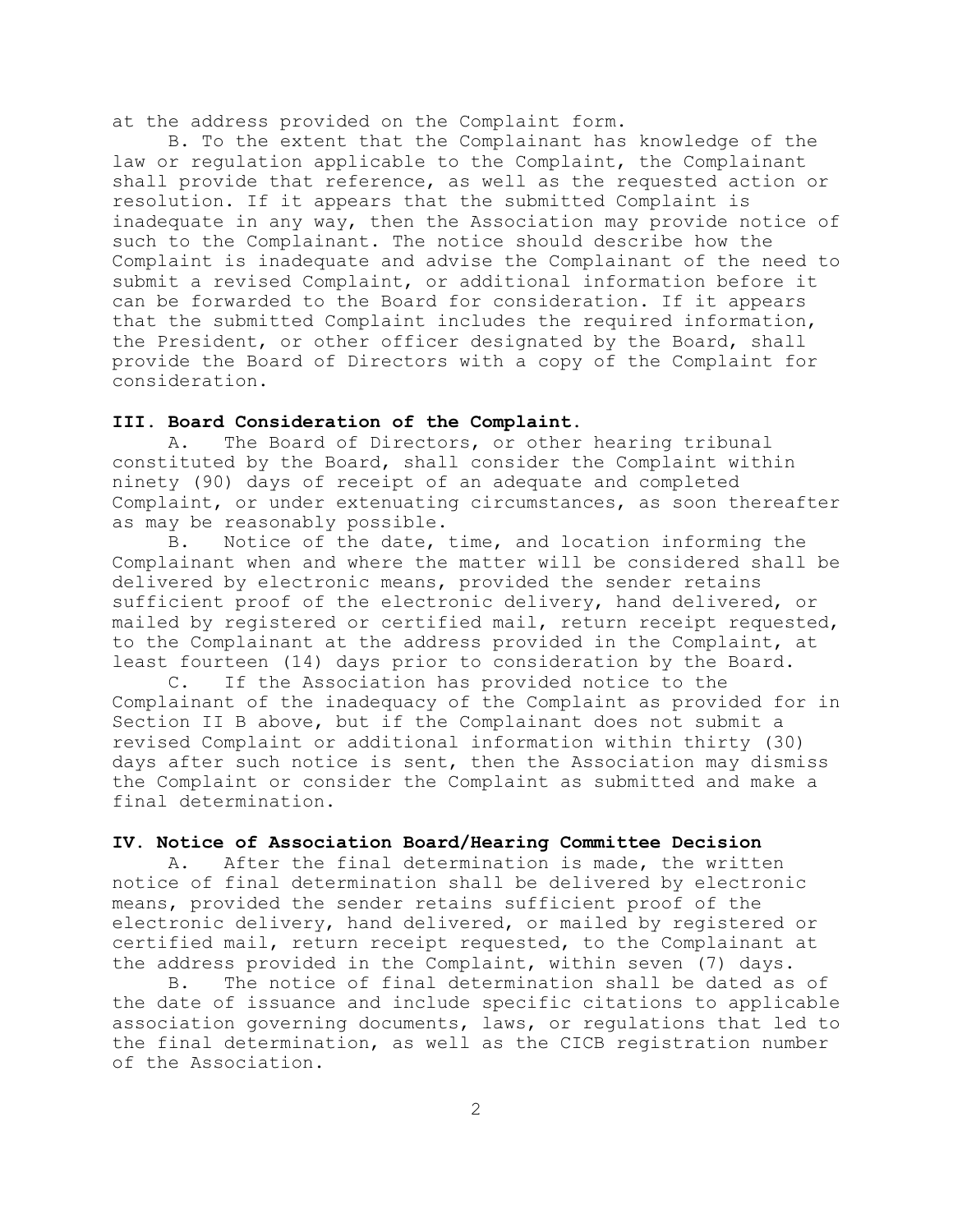C. No further appeal process under this Association Complaint Procedure is available, and the decision rendered by the Association's Board or hearing tribunal may be considered a "final adverse decision" for purposes of this Complaint Procedure.

# **V. Notice of Final Adverse Decision to Common Interest Community Board.**

A. The Complainant shall have the right to file a "Notice of Final Adverse Decision" with the Common Interest Community Board. A copy of a form for this purpose is attached hereto as Exhibit B. Additionally, attached as Exhibit C is a form entitled "Request for Waiver of Filing Fee".

### **VI. Association Records.**

A. A record of each Complaint shall be maintained for no less than one year after the Association acts upon the Complaint.

B. The Association Complaint Procedure must be readily available (upon request) to all members of the association and citizens.

C. The Association Complaint Procedure shall be included as an attachment to the association disclosure packet.

DULY ADOPTED THIS 11<sup>th</sup> DAY OF NOVEMBER, 2016, BY THE BOARD OF DIRECTORS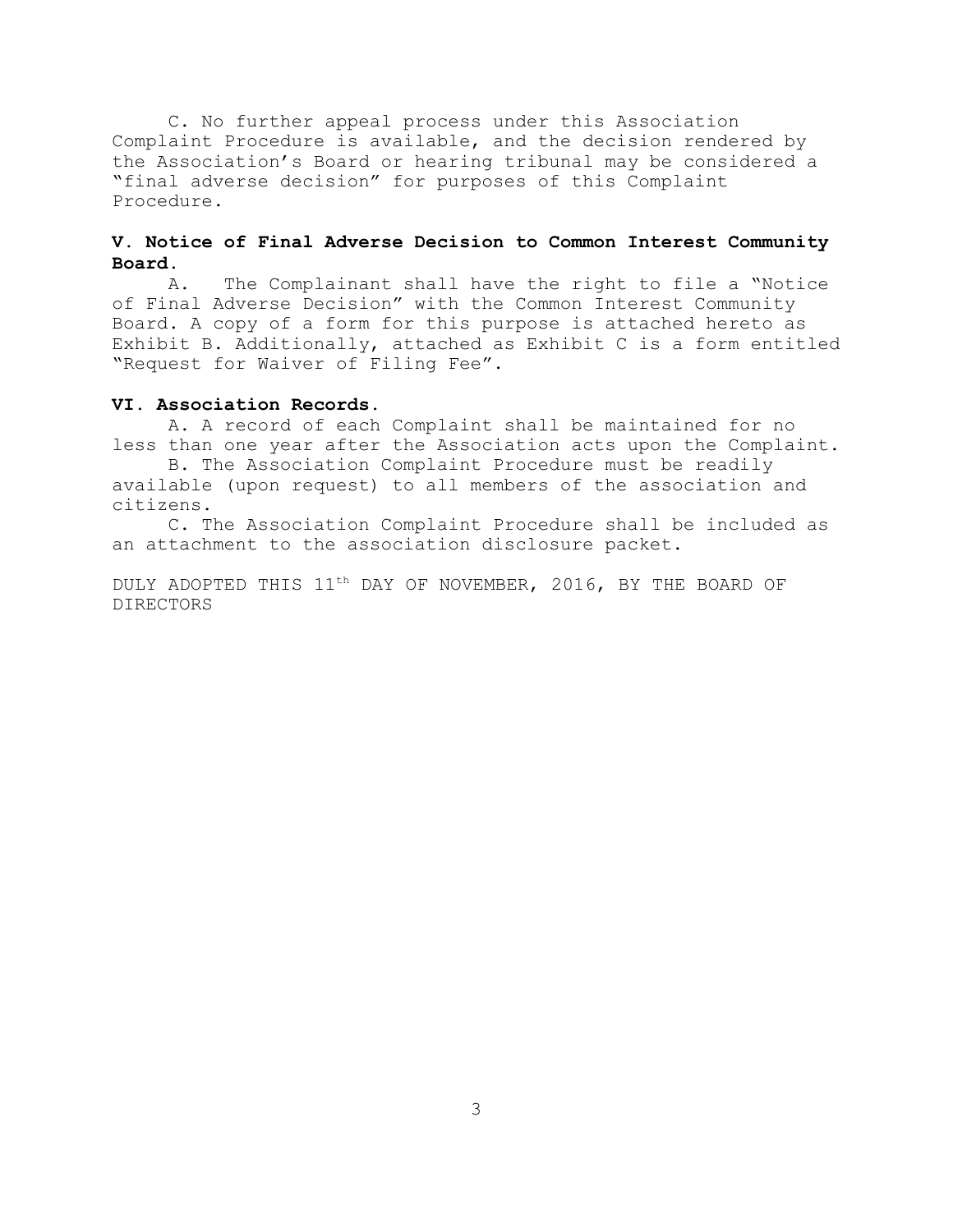# **SOUTH HARBOR PROPERTY OWNERS ASSOCIATION, INC. c/o Willard Companies, P.O. Box 540, Wirtz, VA 24184 540-721-5288**

### **ASSOCIATION COMPLAINT FORM**

Pursuant to Chapter 29 of Title 55 of the Code of Virginia, the Board of Directors (Board) of the South Harbor Property Owners Association, Inc. (Association) has established this complaint form for use by persons who wish to file written complaints with the Association regarding the action, inaction or decision by the governing board, managing agent or association inconsistent with applicable laws and regulations.

Legibly describe the complaint in the area provided below, as well as the requested action or resolution of the issues described in the complaint. Please include references to the specific facts and circumstances at issue and the provisions of Virginia laws and regulations that support the complaint. If there is insufficient space, please attach a separate sheet of paper to this complaint form. Also, attach any supporting documents, correspondence and other materials related to the complaint.

\_\_\_\_\_\_\_\_\_\_\_\_\_\_\_\_\_\_\_\_\_\_\_\_\_\_\_\_\_\_\_\_\_\_\_\_\_\_\_\_\_\_\_\_\_\_\_\_\_\_\_\_\_\_\_\_\_\_\_\_\_\_\_\_\_\_\_\_\_\_\_\_\_\_\_\_\_\_ \_\_\_\_\_\_\_\_\_\_\_\_\_\_\_\_\_\_\_\_\_\_\_\_\_\_\_\_\_\_\_\_\_\_\_\_\_\_\_\_\_\_\_\_\_\_\_\_\_\_\_\_\_\_\_\_\_\_\_\_\_\_\_\_\_\_\_\_\_\_\_\_\_\_\_\_\_\_ \_\_\_\_\_\_\_\_\_\_\_\_\_\_\_\_\_\_\_\_\_\_\_\_\_\_\_\_\_\_\_\_\_\_\_\_\_\_\_\_\_\_\_\_\_\_\_\_\_\_\_\_\_\_\_\_\_\_\_\_\_\_\_\_\_\_\_\_\_\_\_\_\_\_\_\_\_\_ \_\_\_\_\_\_\_\_\_\_\_\_\_\_\_\_\_\_\_\_\_\_\_\_\_\_\_\_\_\_\_\_\_\_\_\_\_\_\_\_\_\_\_\_\_\_\_\_\_\_\_\_\_\_\_\_\_\_\_\_\_\_\_\_\_\_\_\_\_\_\_\_\_\_\_\_\_\_ \_\_\_\_\_\_\_\_\_\_\_\_\_\_\_\_\_\_\_\_\_\_\_\_\_\_\_\_\_\_\_\_\_\_\_\_\_\_\_\_\_\_\_\_\_\_\_\_\_\_\_\_\_\_\_\_\_\_\_\_\_\_\_\_\_\_\_\_\_\_\_\_\_\_\_\_\_\_ \_\_\_\_\_\_\_\_\_\_\_\_\_\_\_\_\_\_\_\_\_\_\_\_\_\_\_\_\_\_\_\_\_\_\_\_\_\_\_\_\_\_\_\_\_\_\_\_\_\_\_\_\_\_\_\_\_\_\_\_\_\_\_\_\_\_\_\_\_\_\_\_\_\_\_\_\_\_

Sign, date and print your name and address below and submit this completed form to the Association at the address listed above.

| Printed Name   | Signature              | Date                |
|----------------|------------------------|---------------------|
|                | <b>Mailing Address</b> |                     |
|                | Lot/Unit Address       |                     |
| E-mail Address | Home Phone Number      | Mobile Phone Number |

If, after the Board's consideration and review of the complaint, the Board issues a final decision adverse to the complaint, you have the right to file a notice of final adverse decision with the Common Interest Community Board (CICB) in accordance with the regulations promulgated by the CICB. The notice shall be filed within 30 days of the date of the final adverse decision, shall be in writing on forms provided by the Office of the Common Interest Community Ombudsman (Ombudsman), shall include copies of any supporting documents, correspondence and other materials related to the decision, and shall be accompanied by a \$25 filing fee. The Ombudsman may be contacted at:

Office of the Common Interest Community Ombudsman Department of Professional and Occupational Regulation 9960 Mayland Drive, Suite 400 Richmond, VA 23233 804-367-2941 CICOmbudsman@dpor.virginia.gov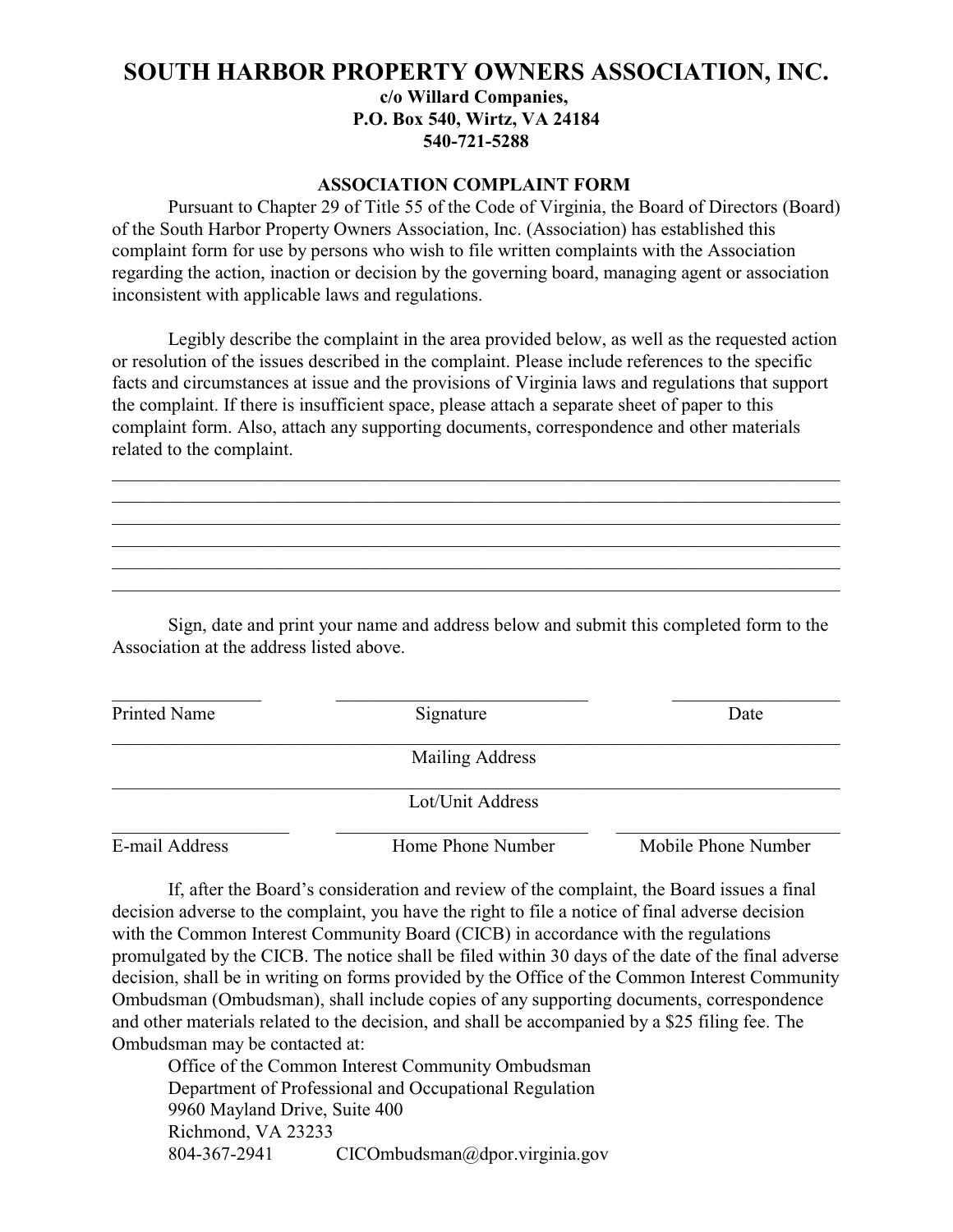### ARTICLES OF INCORPORATION

#### FOR

### SOUTH HARBOUR HOMEOWNERS ASSOCIATION, INC.

The following is hereby declared and established as the Articles of Incorporation of a non-stock corporation formed under the provisions of the Virginia Non-Stock Corporation Act, Title 13.1, Chapter 10, of the Code of Virginia (1950) as amended.

### ARTICLE I. NAME

The name of the corporation is South Harbour Homeowners Association, Inc.

### ARTICLE II. PURPOSES AND POWERS

The corporation shall have the power to transact any and all lawful business not prohibited by law or required to be specifically stated in these articles.

# ARTICLE III. MEMBERS

The corporation shall have one class of members whose qualifications and rights shall be as set out in the bylaws of the corporation.

# ARTICLE IV. ELECTION OF DIRECTORS

All directors shall be elected by the membership.

#### ARTICLE V. REGISTERED OFFICE AND AGENT

The initial registered agent of the corporation is George I. Vogel, III, a member of the Virginia State Bar, whose address is 204 McClanahan Street, S.W., P.O. Box 18188, Roanoke, Virginia 24014 located in the City of Roanoke, Virginia.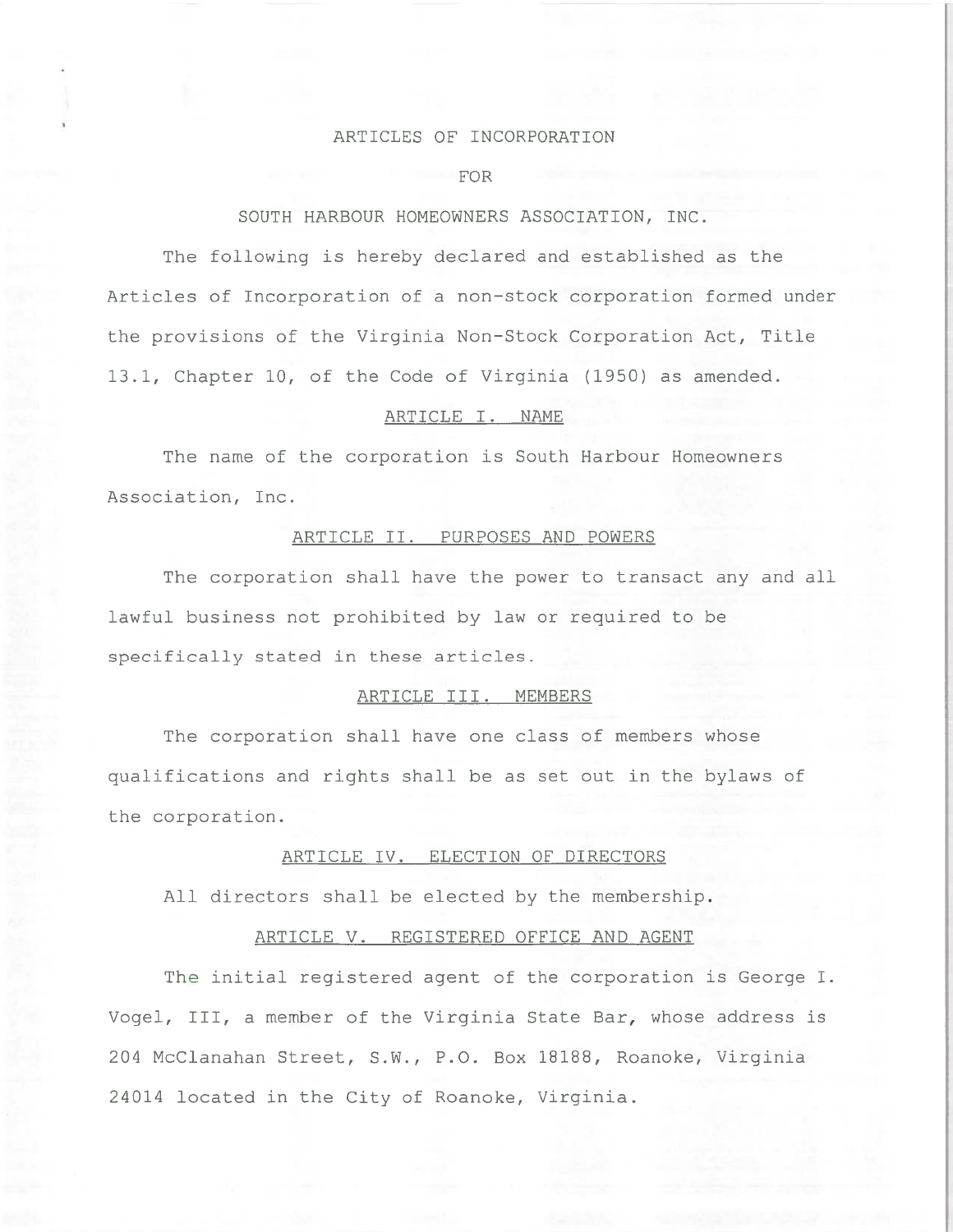The address of the initial registered office of the corporation is 204 McClanahan Street, S.W. P.O. Box 18188, Roanoke, Virginia 24014.

### ARTICLE VI. DIRECTORS

The number of directors constituting the initial Board of Directors of the corporation is three and the name and address of the persons who are to serve as the initial directors are:

> Ronald L. Willard, Sr. 75 Builder's Pride Drive Suite 200 Hardy, VA 24101 (Franklin County)

Ronald L. Willard, II 75 Builder's Pride Drive Suite 200 Hardy, VA 24101 (Franklin County)

Walter Lee Willard, II 75 Builder's Pride Drive Suite 200 Hardy, VA 24101 (Franklin County)

### ARTICLE VII. INDEMNIFICATION

The corporation shall indemnify its directors and officers in the manner, against the matters and to the full extent provided and permitted by Title 13.1 Chapter 10, Article 9 of the Code of Virginia (1950), as amended.

DATED: APRIL 2, 2015

ťor

 $\overline{2}$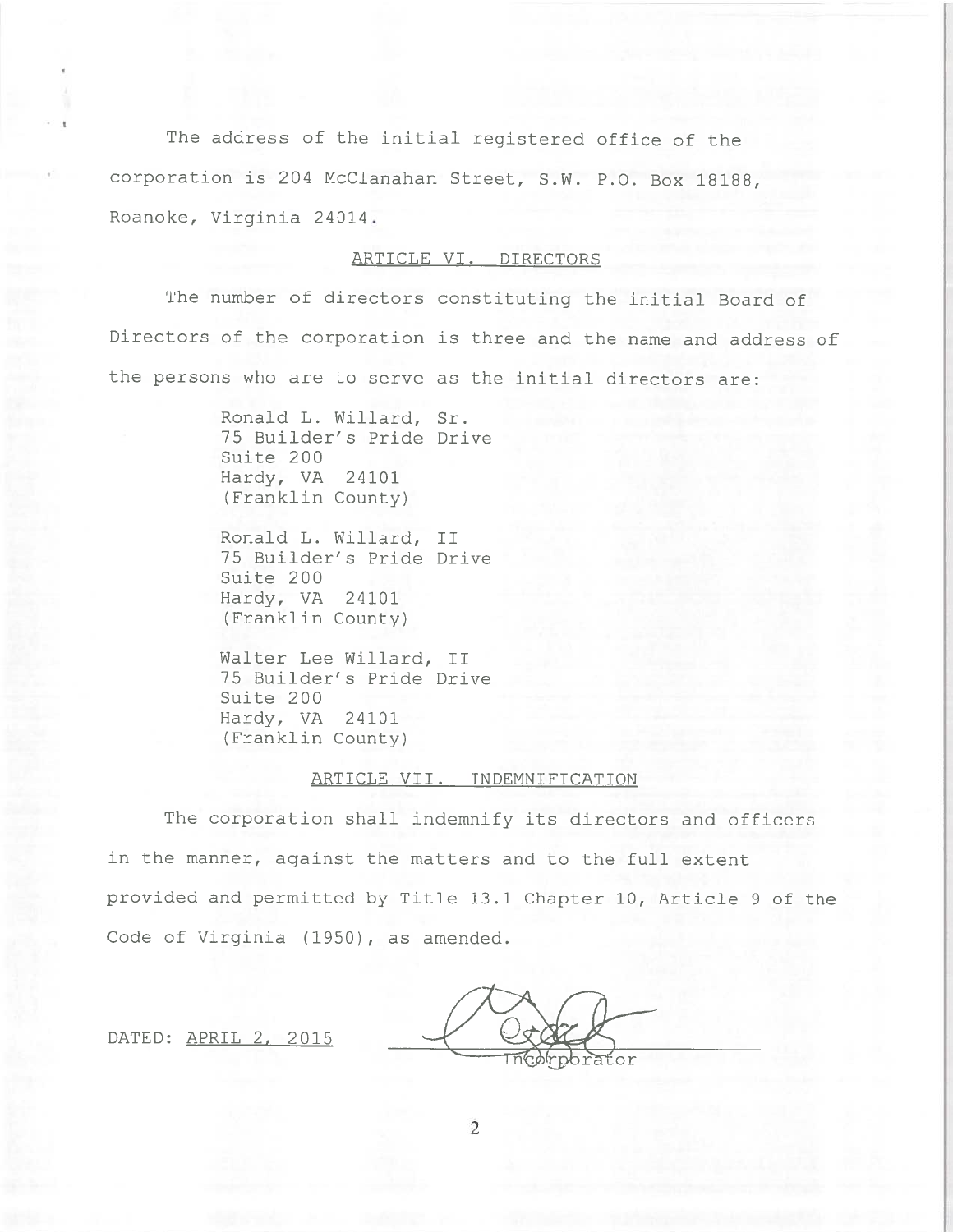# **BY-LAWS OF**

# **SOUTH HARBOR PROPERTY OWNERS ASSOCIATION, INC.**

### **ARTICLE I NAME AND LOCATION**

The name of the corporation is South Harbor Property Owners Association, Inc., hereinafter referred to as the "Association". The principal office of the corporation shall be located at Post Office Box 540, Wirtz, Virginia 24184, but meetings of members and directors may be held at such places and times as may be designated by the Board of Directors.

### **ARTICLE II DEFINITIONS**

Section 1. "Association" shall mean and refer to South Harbor Property Owners Association, Inc., its successors and assigns.

Section 2. "Properties" shall mean and refer to that certain real property described in the Declaration of Covenants, Conditions and Restrictions dated the  $22<sup>nd</sup>$  day of December, 2014 and recorded in the Clerk's Office of the Circuit Court for the County of Franklin, Virginia in Deed Book 1057, Page 1952.

Section 3. "Common Area" shall mean all real property owned by the Association for the common use and enjoyment of the owners.

Section 4. "Lot" shall mean and refer to any numbered plot of land as shown on the "Survey for The Lakewatch Club" dated September 24, 2008, Revised January 23, 2009, prepared by Philip W. Nester and recorded in the Clerk's Office of the Circuit Court for the County of Franklin, Virginia in Deed Book 952, Page 1857. The name of the subdivision was changed to South Harbour by that Declaration of Covenants, Conditions and Restrictions dated the  $22<sup>nd</sup>$  day of December, 2014 and recorded in the aforesaid Clerk's Office in Deed Book 1057, Page 1952.

Section 5. "Owner" shall mean and refer to the record owner, whether one or more persons or entities, of the fee simple title to any lot which is a part of the Properties, including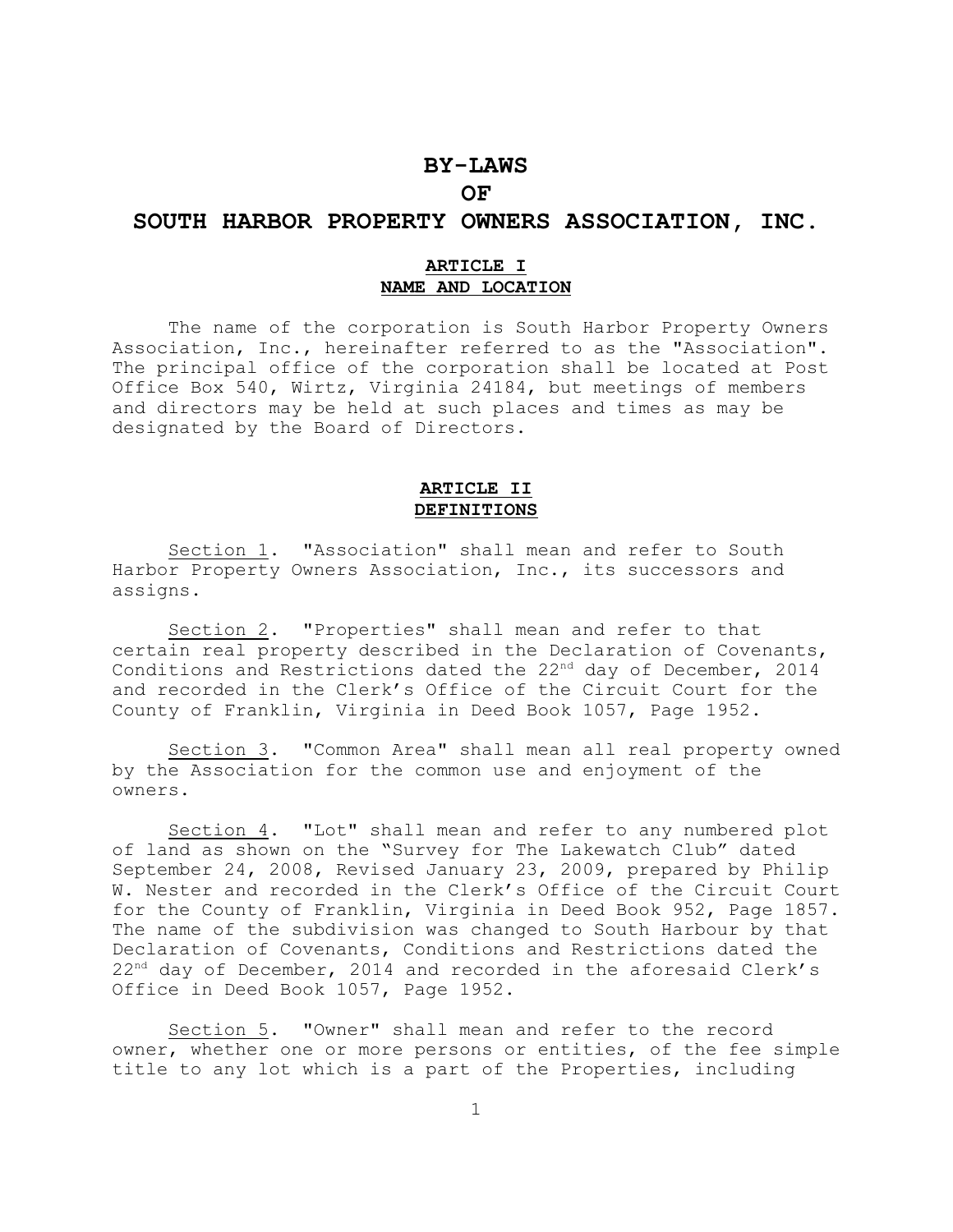contract sellers, but excluding those having such interest merely as security for the performance of an obligation.

Section 6. "Developer" shall mean and refer to CLARK PROPERTY, L.L.C., A Virginia Limited Liability Company, BARBARA W. AMOS, BARBARA AMOS CANNADAY, GAIL AMOS MELTON and MCBN, LLC, collectively, and their successors and assigns, if such successors or assigns should acquire more than one undeveloped lot from the Developer for the purpose of development.

Section 7. "Declaration" shall mean and refer to the Declaration of Covenants, Conditions and Restrictions applicable to the properties recorded in the Clerk's Office of the Circuit Court for the County of Franklin, Virginia in Deed Book 1057, Page 1952.

Section 8. "Member" shall mean and refer to those persons entitled to membership as provided in the Declaration.

# **ARTICLE III MEETING OF MEMBERS**

Section 1. Annual Meetings. The first annual meeting of the members shall be held within one year from the date of the sale and conveyance of the first lot by the Developer and each subsequent regular annual meeting of the members shall be held on the same day of the same month of each year thereafter, at the office of the Association, unless otherwise stated in the notice of the meeting. If the day for the annual meeting of the members is a legal holiday, the meeting will be held at the same hour on the first day following which is not a legal holiday.

Section 2. Special Meetings. Special meetings of the members may be called at any time by the president or by the Board of Directors, or upon written request of the members who are entitled to vote one-fourth (1/4) of all of the votes of the Membership.

Section 3. Notice of Meeting. Written notice of each meeting of the members shall be given by or at the direction of the secretary or person authorized to call the meeting by mailing a copy of such notice postage prepaid, at least 25 days before such meeting to each member entitled to vote thereat, addressed to the member's address last appearing on the books of the association, or supplied by such member to the Association for the purpose of notice. Such notice shall specify the place, day and hour of the meeting, and, in the case of a special meeting, the purpose of the meeting.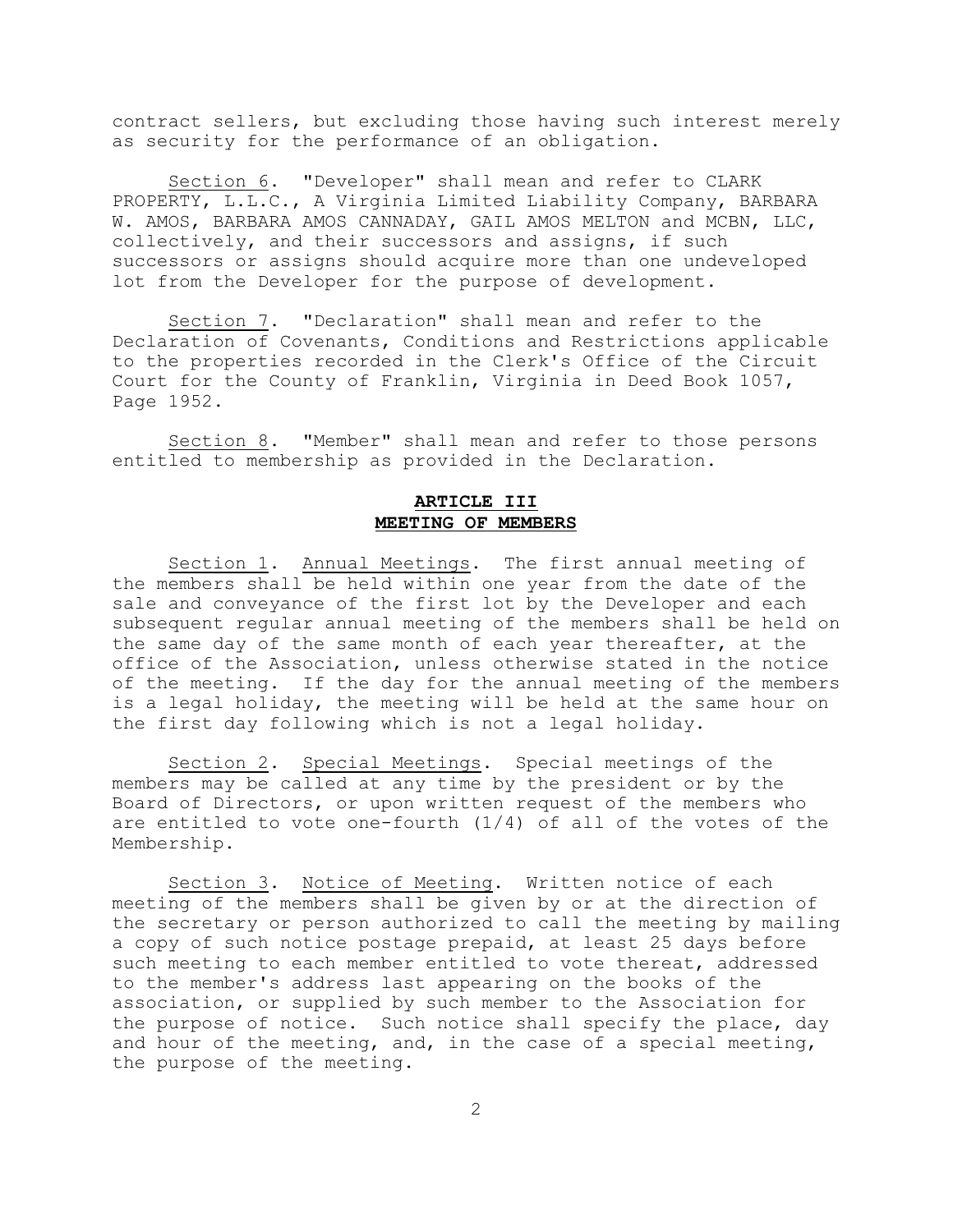Section  $4$ . Quorum. The presence at the meeting of members entitled to cast, or of proxies entitled to cast, one-fourth (1/4) of the votes of the membership shall constitute a quorum for any action except as otherwise provided in the Articles of Incorporation, the Declaration, or these By-Laws. If, however, such quorum shall not be present or represented at any meeting, the meeting shall be adjourned from time to time, without notice other than announcement at the meeting, until a quorum as aforesaid shall be present or be represented.

Section 5. Proxies. At all meetings of members, each member may vote in person or by proxy. All proxies shall be in writing and filed with the secretary. Every proxy shall be revocable and shall automatically cease upon conveyance by the owner of his lot.

### **ARTICLE IV BOARD OF DIRECTORS: ELECTION: TERM OF OFFICE**

Section 1. Number. The affairs of this Association shall be managed by a board of three (3) directors, who need not be members of the Association.

Section 2. Term of Office. The directors shall be elected at each annual meeting of the members.

Section 3. Removal. Any director may be removed from the Board, with or without cause, by a majority vote of the members of the Association. In the event of death, resignation or removal of a director, his successor shall be selected by the remaining members of the Board and shall serve for the unexpired term of his predecessor.

Section 4. Compensation. No director shall receive compensation for any services he may render to the Association. However, any director may be reimbursed for his actual expenses incurred in the performance of his duties.

Section 5. Action Taken Without a Meeting. The directors shall have the right to take any action in the absence of a meeting which they could take at a meeting by obtaining the written approval of all the directors. Any action so approved shall have the same effect as though taken at a meeting of the directors.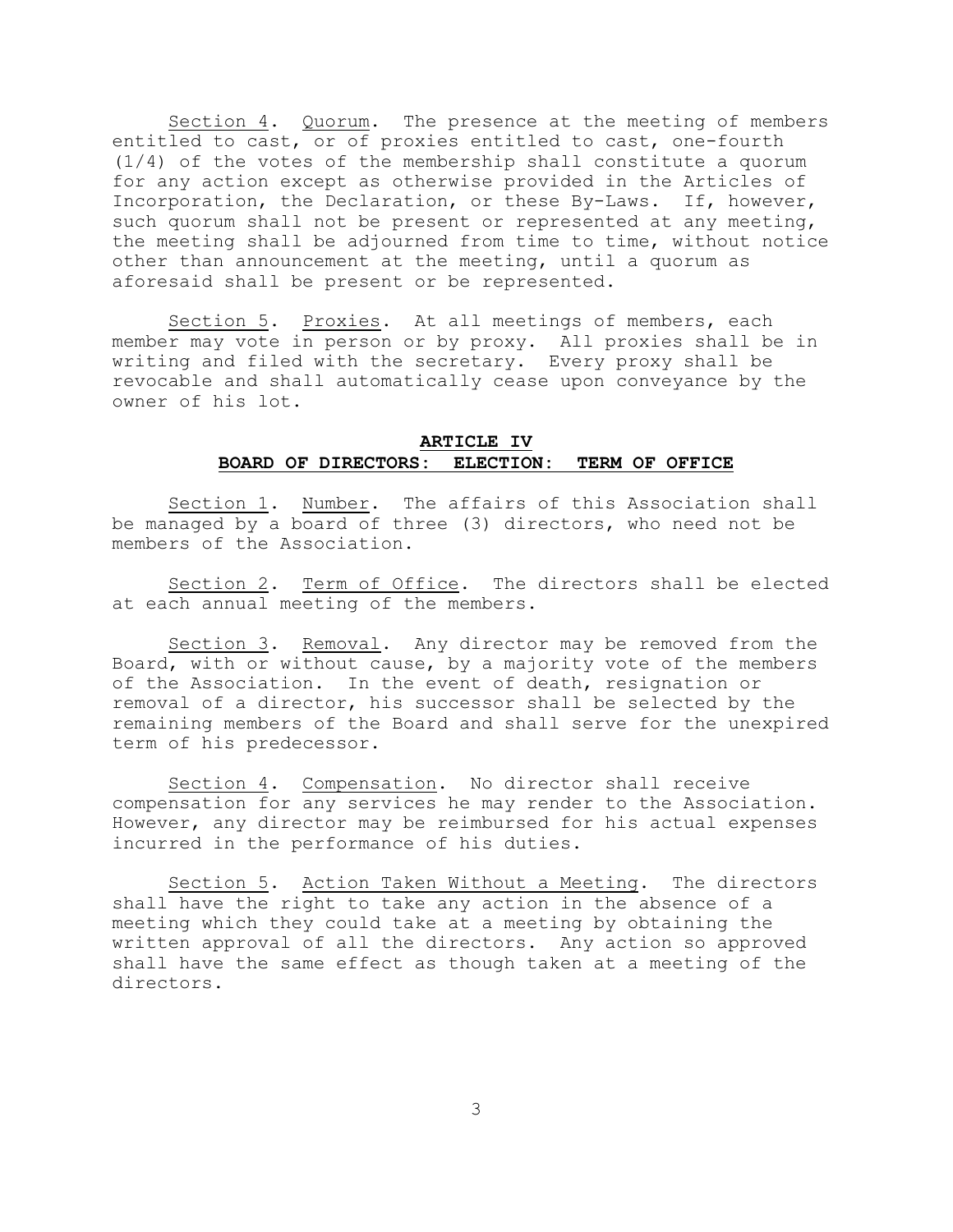### **ARTICLE V NOMINATION AND ELECTION OF DIRECTORS**

Section 1. Nomination. Nomination for election to the Board of Directors shall be made by a Nominating Committee. Nominations may also be made from the floor at the annual meeting. The Nominating Committee shall consist of a chairman, who shall be a member of the board of Directors, and two or more members of the Association. The Nominating Committee shall be appointed by the Board of Directors prior to each annual meeting until the close of the next annual meeting. The Nominating Committee shall make as many nominations for election to the Board of Directors as it shall in its discretion determine, but not less than the number of vacancies that are to be filled. Such nominations may be made from among members or non-members.

Section 2. Election. Election to the Board of Directors shall be by secret written ballot. At such election the members or their proxies may cast, in respect to each vacancy, as many votes as they are entitled to exercise under the provisions of the declaration. The persons receiving the largest number of votes shall be elected. Cumulative voting is not permitted.

# **ARTICLE VI MEETINGS OF DIRECTORS**

Section 1. Regular Meetings. Regular meetings of the Board of directors shall be held at such place and hour as may be fixed from time to time by resolution of the Board. Should said meeting fall upon a legal holiday, then that meeting shall be held at the same time on the next day which is not a legal holiday.

Section 2. Special Meetings. Special meetings of the Board of Directors shall be held when called by the president of the Association, or by any two directors, after not less than three (3) days notice to each director.

Section 3. Quorum. A majority of the number of directors shall constitute a quorum for the transaction of business. Every act or decision done or made by a majority of the directors present at a duly held meeting at which a quorum is present shall be regarded as the act of the Board.

### **ARTICLE VII POWERS AND DUTIES OF THE BOARD OF DIRECTORS**

Section 1. Powers. The Board of Directors shall have power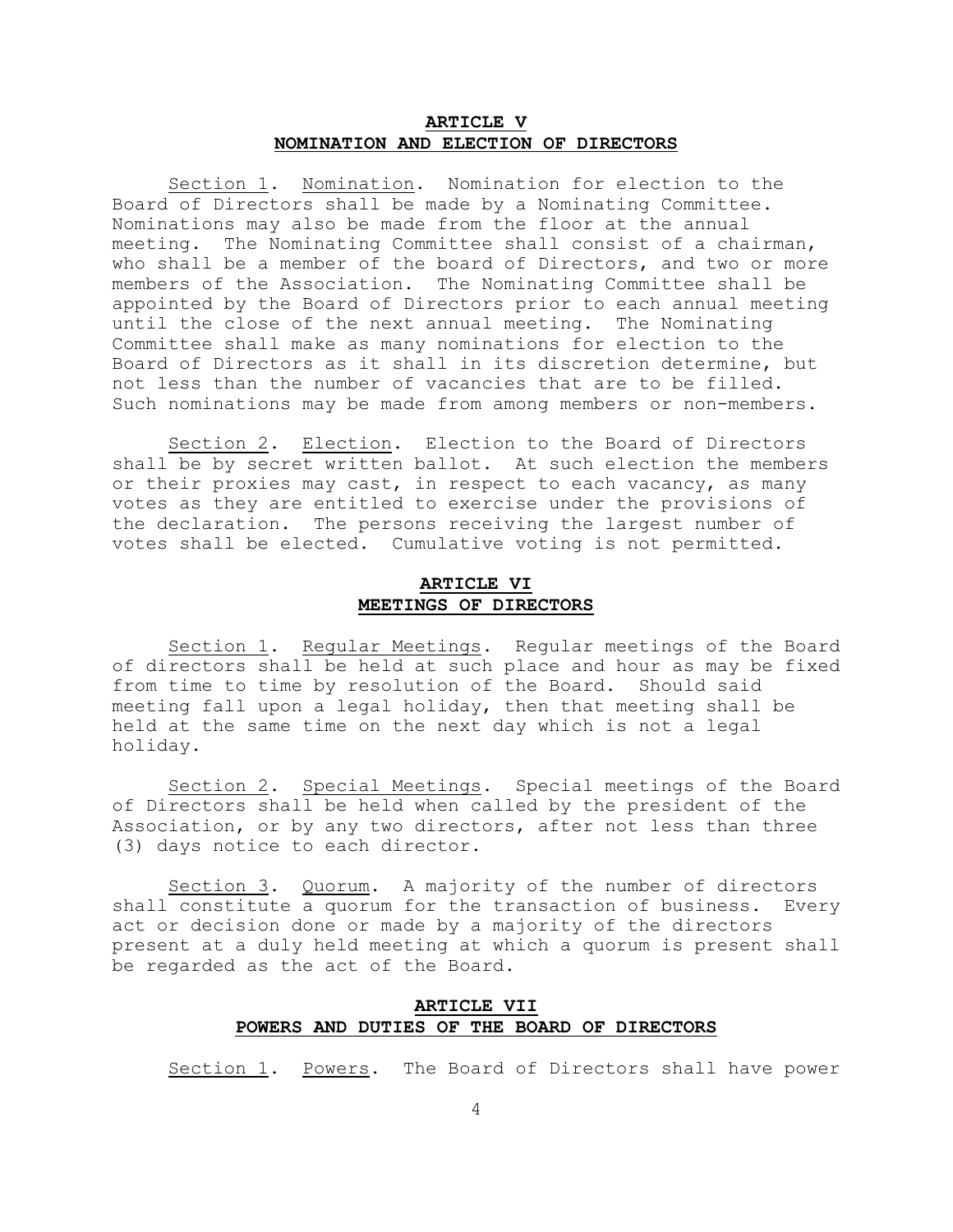(a) adopt and publish rules and regulations governing the use of the Common Area and facilities, and the personal conduct of the members and their guests thereon, and to establish penalties for the infraction thereof; and

(b) suspend the voting rights and right to use of the recreational facilities of a member during any period in which such member shall be in default in the payment of any assessment levied by the Association. Such rights may also be suspended after notice and hearing, for a period not to exceed sixty (60) days for infraction of published rules and regulations; and

(c) exercise for the Association all powers, duties and authority vested in or delegated to this Association and not reserved to the membership by other provisions of these By-Laws, the Articles of Incorporation, or the Declaration; and

(d) declare the office of a member of the Board of Directors to be vacant in the event such member shall be absent from three (3) consecutive regular meetings of the Board of Directors; and

(e) employ a manager, an independent contractor, or such other employees as they deem necessary, and to prescribe their duties; and

(f) exercise all duties set forth in Section 2 and all powers incident thereto.

Section 2. Duties. It shall be the duty of the Board of Directors to:

(a) cause to be kept a complete record of all its acts and corporate affairs and to present a statement thereof to the members at the annual meeting of the members, or at any special meeting when such statement is requested in writing by one-fourth (1/4) of the members who are entitled to vote; and

(b) supervise all officers, agents and employees of this Association, and to see that their duties are properly performed; and

(c) as more fully provided in the Declaration, to:

(1) fix the amount of the annual assessment against each lot at least thirty (30) days in advance of each annual assessment period; and

(2) send written notice of such assessment to every owner subject thereto at least thirty (30) days in advance of each annual assessment period; and

(3) foreclose the lien against any property for which assessments are not paid within thirty (30) days after due date or to bring an action at law against the owner personally obligated to pay the same.

(d) issue, or cause an appropriate officer to issue, upon demand by any person, a certificate setting forth whether or not

to: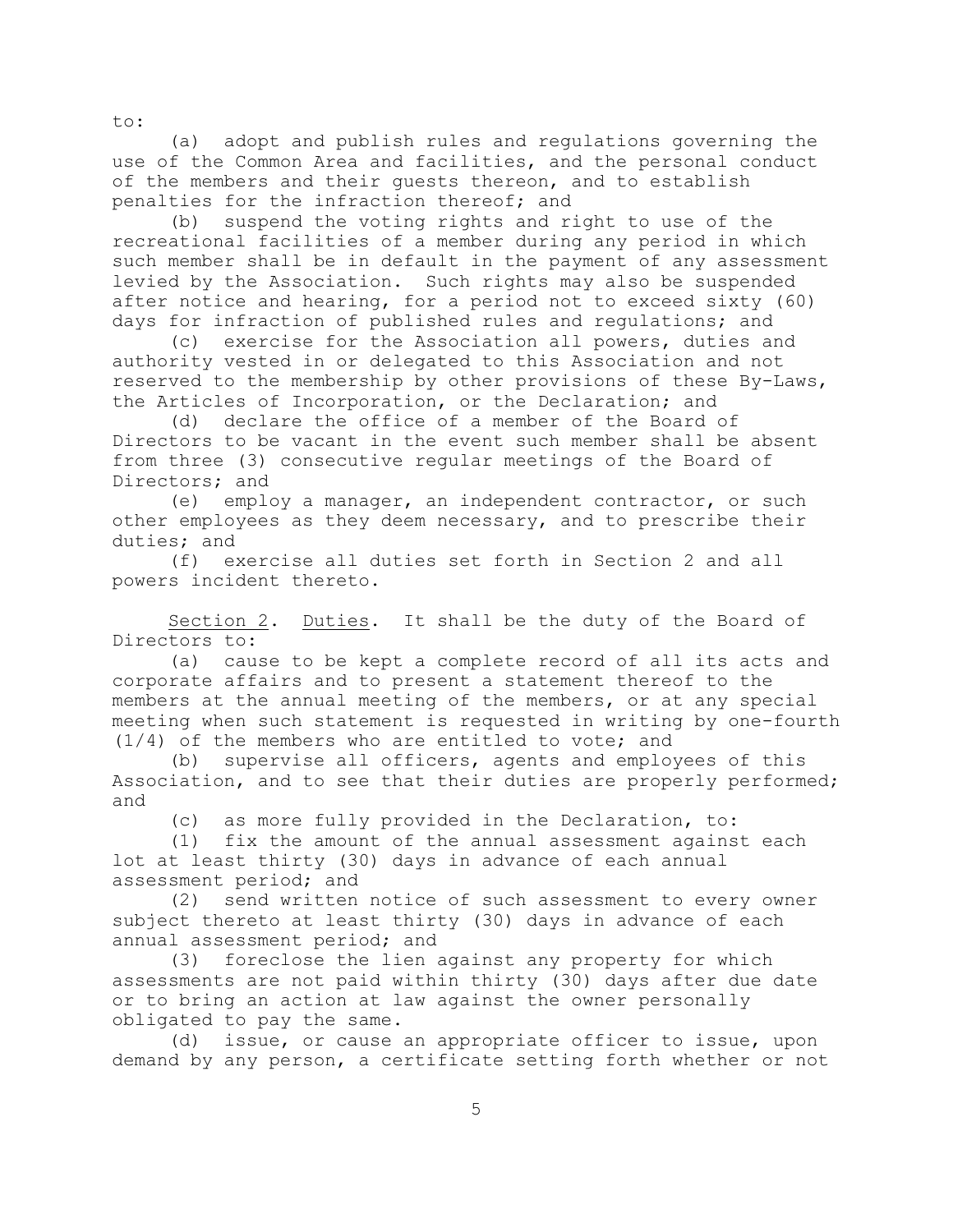any assessment has been paid. A reasonable charge may be made by the Board for the issuance of these certificates. If a certificate states an assessment has been paid, such certificate shall be conclusive evidence of such payment; and

(e) cause all officers or employees having fiscal responsibilities to be bonded, as it may deem appropriate; and

(f) cause the Common Area as provided in the Declaration to be maintained.

# **ARTICLE VIII OFFICERS AND THEIR DUTIES**

Section 1. Enumeration of Officers. The officers of this Association shall be a president and vice-president, who shall at all times be members of the Board of Directors, a secretary and a treasurer, and such other officers as the Board may from time to time by resolution create.

Section 2. Election of Officers. The election of officers shall take place at the first meeting of the Board of Directors following each annual meeting of the members.

Section 3. Term. The officers of this Association shall be elected annually by the Board and each shall hold office for one (1) year unless he shall sooner resign, or shall be removed, or otherwise disqualified to serve.

Section 4. Special Appointments. The Board may elect such other officers as the affairs of the Association may require, each of whom shall hold office for such period, have such authority, and perform such duties as the Board may, from time to time, determine.

Section 5. Resignation and Removal. Any officer may be removed from office with or without cause by the Board. Any officer may resign at any time by giving written notice to the Board, the president or the secretary. Such resignation shall take effect on the date of receipt of such notice or at any later time specified therein, and unless otherwise specified therein, the acceptance of such resignation shall not be necessary to make if effective.

Section 6. Vacancies. A vacancy in any office may be filled by appointment by the Board. The officer appointed to such vacancy shall serve for the remainder of the term of the officer he replaces.

6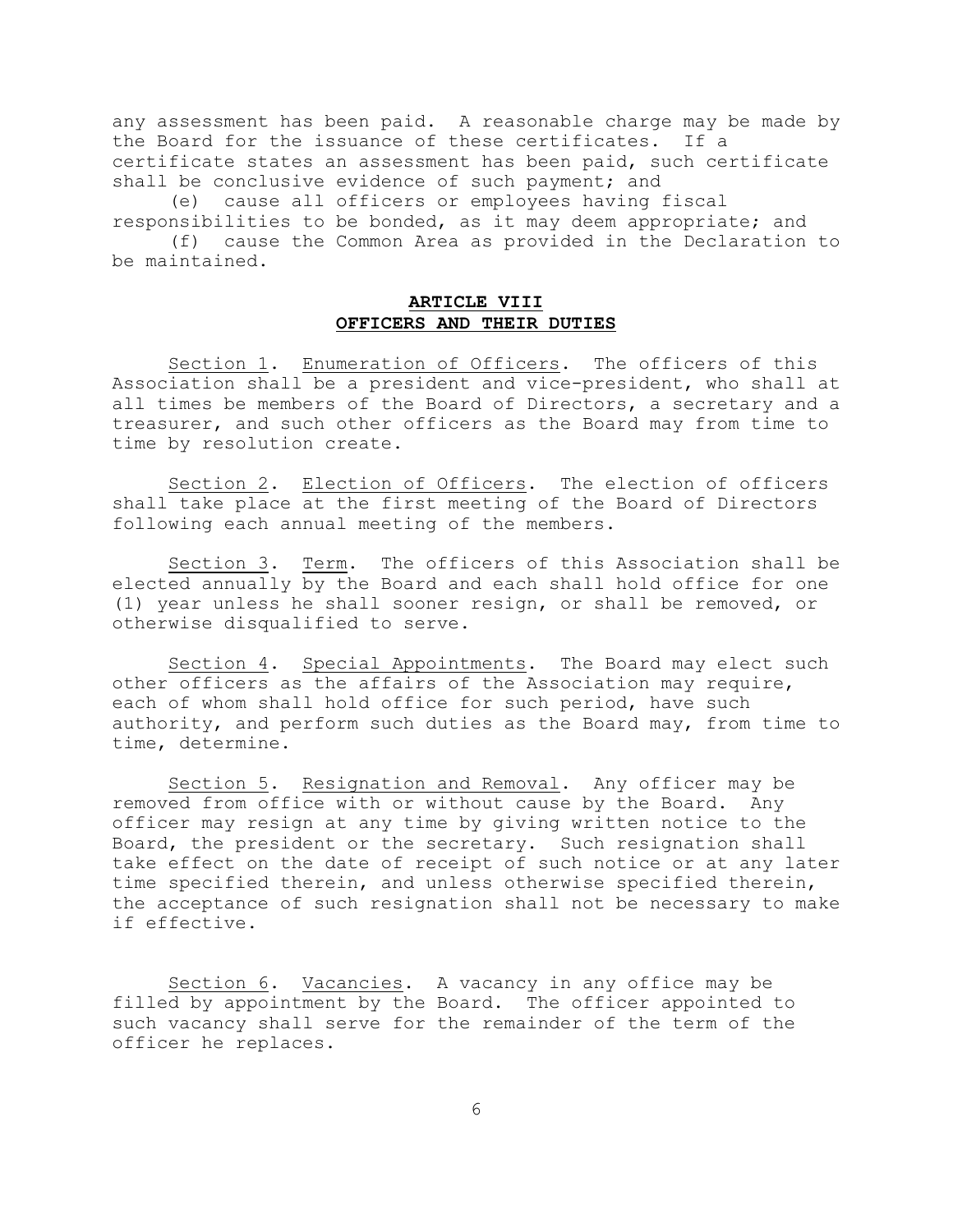Section 7. Multiple Offices. The offices of secretary and treasurer may be held by the same person. No person shall simultaneously hold more than one of any of the other offices except in the case of special offices created pursuant to Section 4 of this Article.

Section 8. Duties. The duties of the officers are as follows:

### President

The president shall preside at all meetings of the Board of Directors; shall see that orders and resolutions of the Board are carried out; shall sign all leases, mortgages, deeds and other written instruments and shall co-sign all checks and promissory notes.

### Vice-President

The vice-president shall act in the place and stead of the president in the event of his absence, inability or refusal to act, and shall exercise and discharge such other duties as may be required of him by the Board.

### Secretary

The secretary shall record the votes and keep the minutes of all meetings and proceedings of the Board and of the members; keep the corporate seal of the Association and affix it on all papers requiring said seal; serve notice of meetings of the Board and of the members; keep appropriate current records showing the members of the Association together with their addresses, and shall perform such other duties as required by the Board.

#### Treasurer

The treasurer shall receive and deposit in appropriate bank accounts all monies of the Association and shall disburse such funds as directed by resolution of the Board of Directors; shall co-sign all checks and promissory notes of the Association; keep proper books of account; cause an annual audit of the Association books to be made by a public accountant at the completion of each fiscal year, and shall prepare an annual budget and a statement of income and expenditures to be represented to the membership at its regular annual meeting, and deliver a copy of such to the members.

7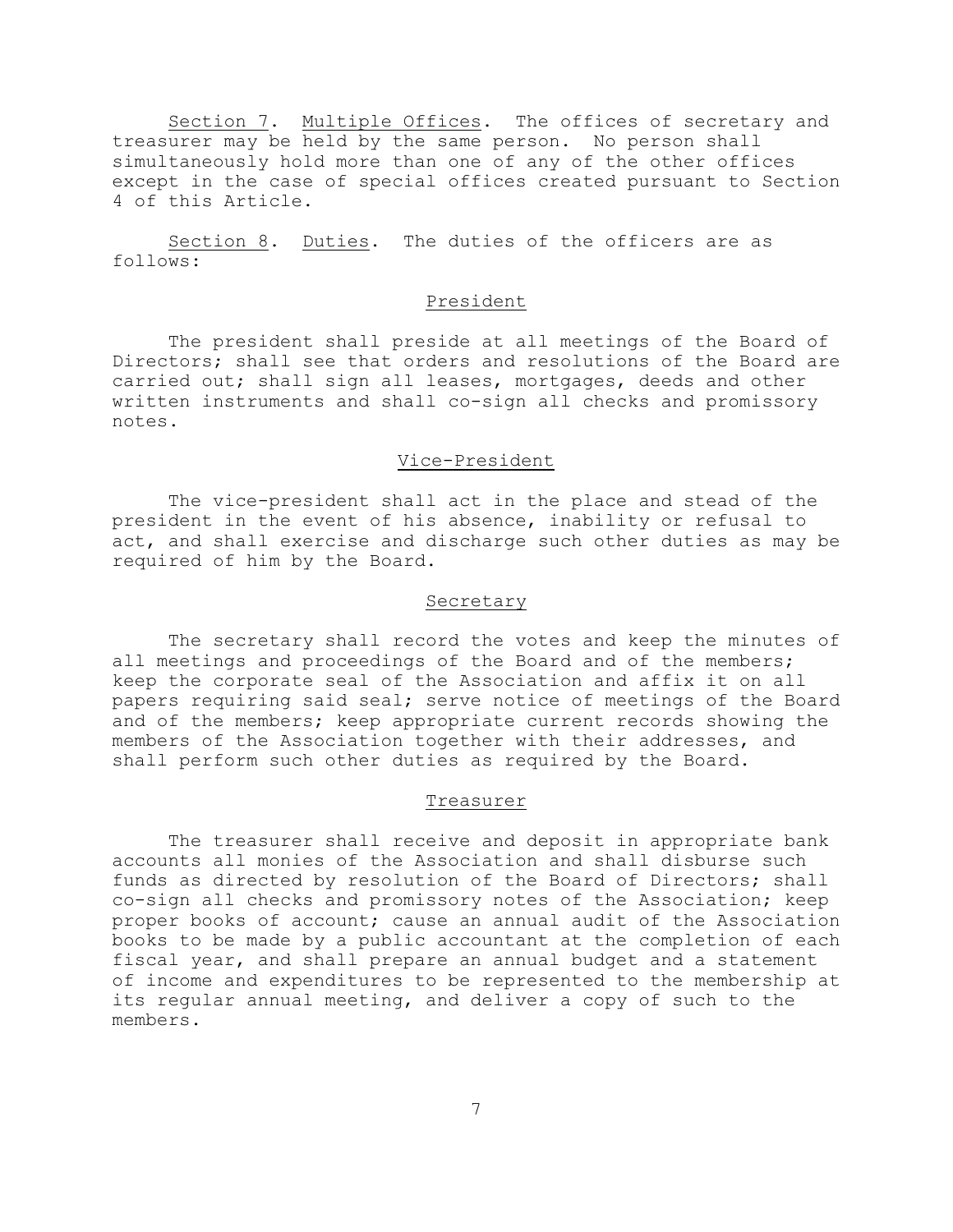# **ARTICLE IX COMMITTEES**

The Association shall appoint an Architectural Review Committee, as provided in the Declaration, and a Nominating Committee, as provided in these By-Laws. In addition, the Board of Directors shall appoint other committees as deemed appropriate in carrying out its purpose.

# **ARTICLE X BOOKS AND RECORDS**

The books, records and papers of the Association shall at all times, during reasonable business hours, be subject to inspection by any member. The Declaration, the Articles of Incorporation and the By-Laws of the Association shall be available for inspection by any member at the principal office of the Association, where copies may be purchased at reasonable cost.

# **ARTICLE XI ASSESSMENTS**

As more fully provided in the Declaration, each member is obligated to pay to the association annual and special assessments which are secured by a continuing lien upon the property against which the assessment is made. Any assessments which are not paid when due shall be delinquent. If the assessment is not paid within thirty (30) days after the due date, the assessment shall bear interest from the date of delinquency at the rate of ten (10) percent per annum, and the Association may employ an attorney to collect such assessments and may bring an action at law against the owner personally obligated to pay the same or foreclose the lien against the property, and interest, costs, and reasonable attorney's fees of any such action shall be added to the amount of such assessment. No owner may waive or otherwise escape liability for the assessments provided for herein by non-use of the Common Area or abandonment of his lot.

### **ARTICLE XII MISCELLANEOUS**

The fiscal year of the Association shall begin on the 1st day of January and end on the 31st day of December of each year, except that the first fiscal year shall begin on the date of incorporation.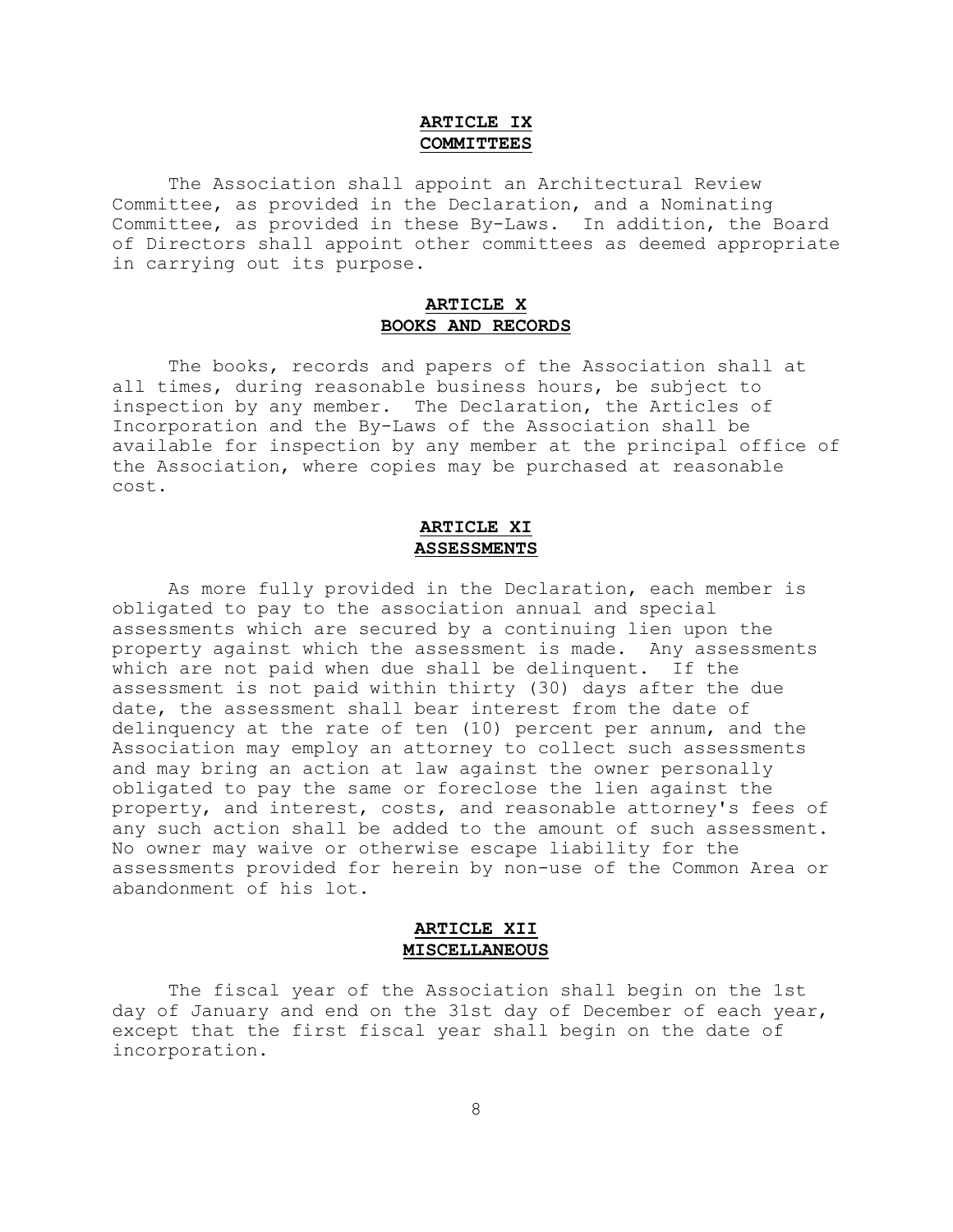# ARTICLE XIII INDEMNIFICATION

The Association shall indemnify its directors and officers in the manner, against the matters, and to the full extent provided and permitted by Section 13.1-875 through 13.1-881 and Section 13.1-883 of the Code of Virginia of 1950, as amended.

The foregoing By-Laws of South Harbor Property Owners Association, Inc. were duly adopted at the organizational meeting of the Board of Directors of the corporation held on the 11th day of November, 2016.

 $R$ MALD WILLARD, SR., PRESIDENT  $\mathbb{C}$ .